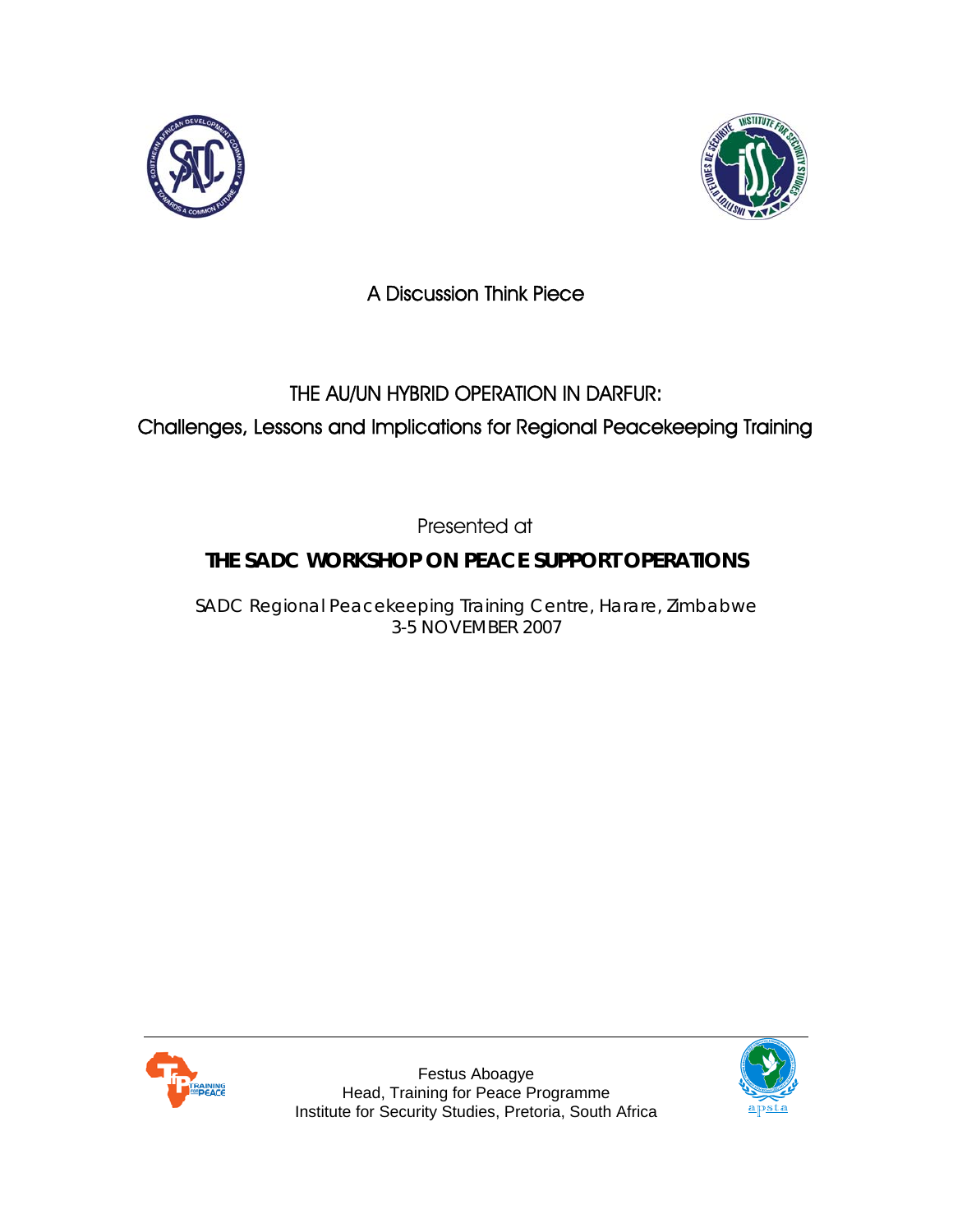### THE AU/UN HYBRID OPERATION IN DARFUR: Challenges, Lessons and Implications for Regional Peacekeeping Training

### I. INTRODUCTION

1. This [think] piece seeks to highlight key lessons that the joint AU/UN Hybrid Operation in Darfur (UNAMID), presents and their implications for regional peacekeeping training.

2. The piece is informed by the argument that the environment of the African Mission in Sudan-Darfur (AMIS), which was established by the decision of the AU Peace and Security Council (PSC) in 2004, typifies two of the mission scenarios of the African Standby Force (ASF). These are: Scenario 5 (complex peacekeeping with spoilers in which the UN/international community does not act promptly) and Scenario 6 (intervention, e.g., genocide).

3. AMIS (as well as the African Mission in Burundi, AMIB, about 2,700 strong, from 2004-2005; and the AU Mission in Somalia, AMISOM, about 1,200 Ugandans, 2007), are the new breed of AU-led 'pacification/stabilisation' missions that aim, among others, to support regional peace implementation, by creating conditions for the subsequent transfer of the mandate to the UN. AMIS is thus expected to handover the peacekeeping mandate to the AU-UN Hybrid Operation in Darfur, UNAMID, by the end of 2007,

4. It is arguable that AU and regional missions should be established on principles, procedures and arrangements consistent with those of the UN in order to facilitate smooth mandate transfers. In the final analysis, ASF training should aim to capacitate the RECs/Regions to establish regional brigades (forces) for Scenario 4 (complex multidimensional peacekeeping without spoilers), as well as to deploy Scenario 4 brigade (force) headquarters, by 2010.

5. But such efforts should be informed by real experiences within ongoing missions and operations within the continent, especially those led by the AU System. Incidentally, even though the experiences of these missions, particularly AMIS, are replete with examples for the development of the ASF, not much attention is being paid in regard of the design of ASF training. Given the imperatives of the AMIS operation the piece examines the key parameters of AMIS and UNAMID, and uses these to highlight the challenges to ASF training, continentally and regionally, against emerging ASF training policy frameworks.

6. The piece covers overviews of AMIS and UNAMID, to provide a basis for an assessment of the challenges and implications for ASF regional training. It makes the point that such training policy frameworks should seek to address two broad imperatives. First, enhancement of strategic management capacities for decisionmaking at the policy level, and second, enhancement of operational capacities to smoothly activate and implement such policy decisions.

7. A working knowledge of the ASF project is assumed and is not examined in any greater detail in the piece. Finally, the think piece is not a template for ASF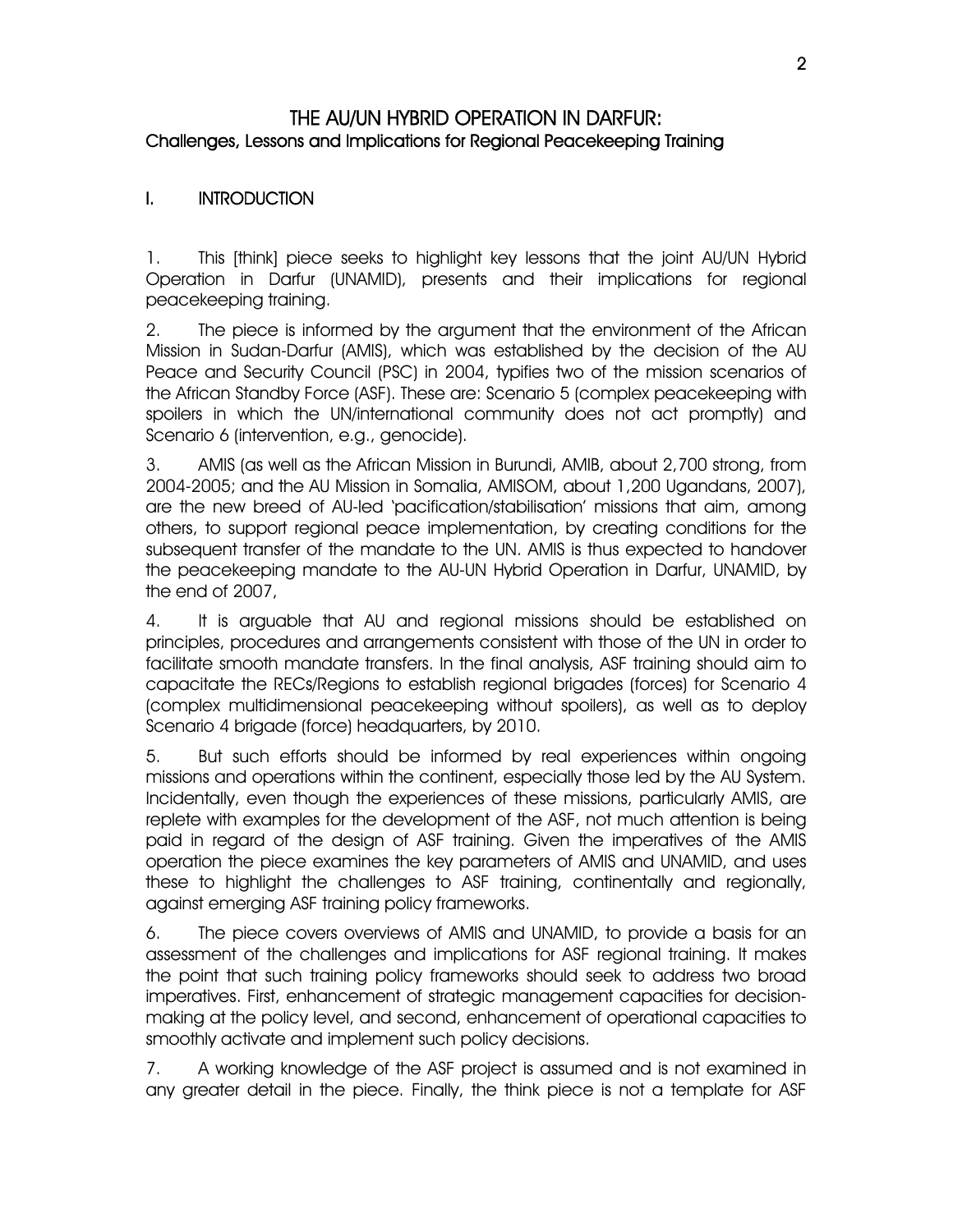regional training. It only highlights salient factors for rethinking and review of existing policies towards effective training.

#### II. OVERVIEW AMIS PARAMETERS

#### Overview of AMIS

-

- 8. Some of the key parameters of AMIS can be summarised as follows:
	- a) UN, AU and international community concern over the compelling humanitarian catastrophe in Darfur at the beginning of 2004 was the fundamental raison d'être for intervention.
	- b) The mission was established by the decision of the AU Peace and Security Council (PSC), following lack of political entry point by the UN and the international community, within the broad ambit of Chapter VIII of the UN Charter relating to regional arrangements.
	- c) The perception is that the regional actor appeared to have been motivated by the constitutional provisions on the right of AU intervention, and a sense of 'African solidarity in finding African solutions to African problems,' more than a practical appreciation of the underpinning factors and dynamics of the conflict, including the expanse of AMIS' area of operational responsibility, poor road infrastructure and inadequate air assets for communication and mission support.
	- d) Lack of comprehensive, respectable ceasefire and/or peace agreement, underscored the dilemmas of a 'no peace to keep', even though AMIS was deployed with a veiled 'Chapter VI' peacekeeping mandate.
	- e) Practically speaking, the AU did not have the means, expertise and resources for intervention involving complex, modern peacekeeping; as opposed to the timid interventions by the OAU (see below), or those at the low-end of the ASF mission scenarios (see next section).<sup>\*</sup>

| <b>MISSIONS</b>  | <b>LOCATION</b> | <b>DURATION</b> | <b>MANDATE</b>                             |
|------------------|-----------------|-----------------|--------------------------------------------|
| NMOG I (57)      | RWANDA          | 1991-93         | CFA monitoring                             |
| NMOG II (70)     | RWANDA          | 1993            | CFA monitoring                             |
| OMIB (47)        | <b>BURUNDI</b>  | 1993-96         | Confidence building; promotion of dialogue |
| <b>OMIC (20)</b> | <b>COMOROS</b>  | 1997            | Monitoring; observation & deterrence       |

<sup>∗</sup> NMOG means Neutral Military Observer Group; OMIB means OAU Mission in Burundi; OMIC means OAU Mission in Comoros; JMC means Joint Monitoring Commission; NI means Neutral Investigators; and OLMEE means OAU Mission in Ethiopia-Eritrea.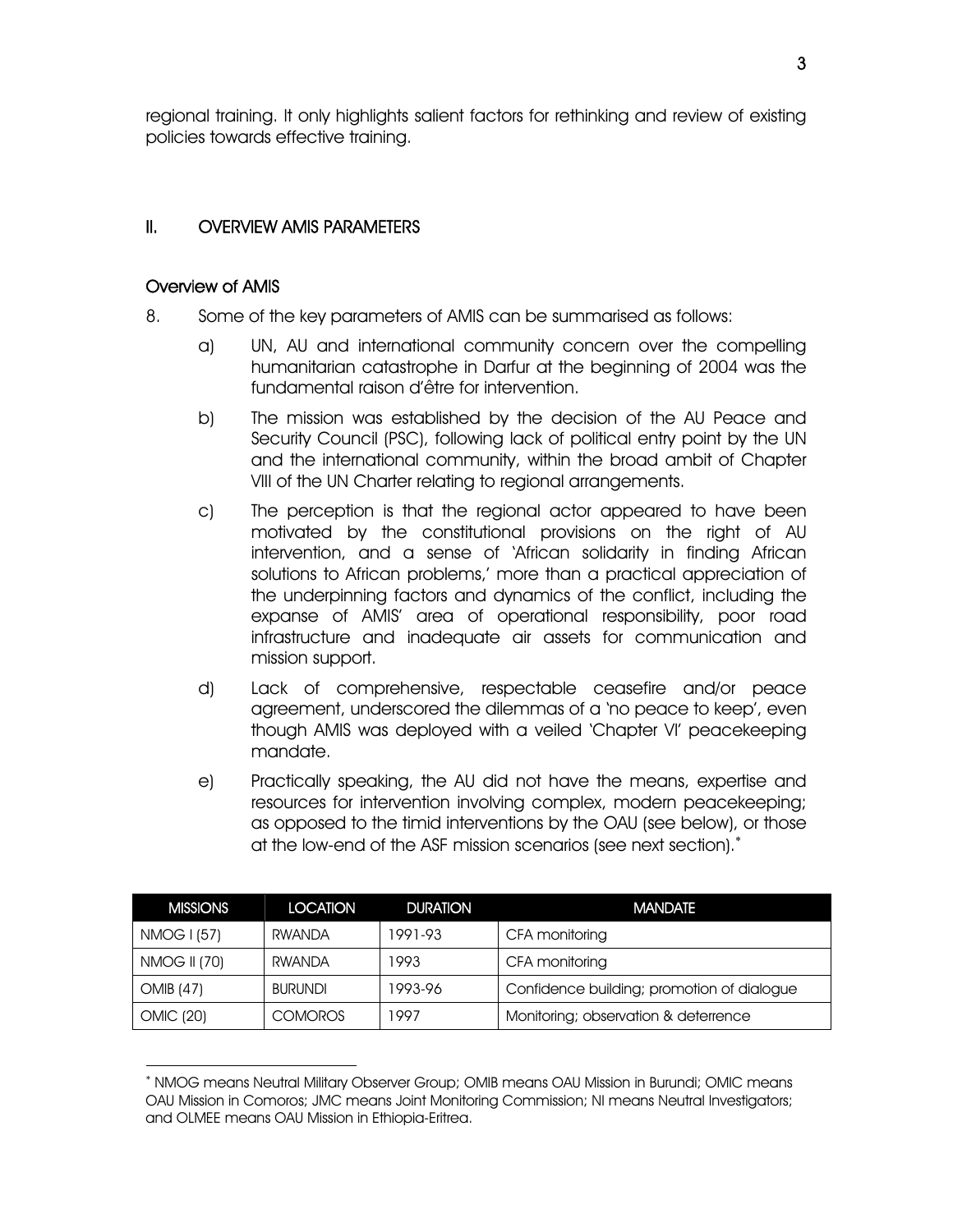| <b>MISSIONS</b> | <b>LOCATION</b> | <b>DURATION</b> | <b>MANDATE</b>                              |
|-----------------|-----------------|-----------------|---------------------------------------------|
| OMIC II $(14)$  | <b>COMOROS</b>  | 2001-02         | Monitoring arms collection                  |
| OMIC III (39)   | <b>COMOROS</b>  | 2002            | Election monitoring                         |
| JMC/NI (10/33)  | DRC.            | 1999-2000/02    | CFA monitoring                              |
| OLMEE (34)      | ETHIO-ERIT      | 2000-           | Assistance to UNMEE; showing of AU presence |

- f) Slow mobilisation, deployment and build-up of the force from the 60 military observers in June 2004 to the now estimated 7,700: 5600 military, police and civilian); the fact being though that the subsequent deployment of about 1331 police was as an afterthought.
- g) The lack of any coherent involvement of the RECs/Regions in the force/police generation, as well as the management of the mission, in spite of the fact that the standby brigades (forces) of the RECs/Regions are to be the building blocks of the ASF.
- h) Lack of any coherent involvement with the UN Standby Arrangements System (UNSAS).
- i) Lack of structured frameworks for AU-UN collaboration, until the establishment of the UN DPKO AU Peace Support Team in January 2007.
- j) The operational complexities of the functions and composition of the Ceasefire Commission (CFC), comprising the warring factions and coupled with the incentives of allowances to representatives of the warring factions.
- k) Thus, coupled with the lack of a comprehensive ceasefire and/or peace agreement, as well as other exigencies of the deployment, the AMIS was saddled with a weak, perhaps incoherent mandate, for which it also lacked the capacity and resources, including a demonstrated operational will for force protection and mission accomplishment.
- l) The recent violations of the ceasefire in Haskanita (Sector 8, Ad Du'ayn) in September-October in speaks to the critical need for timely operational information (intelligence) and analysis, as well as the need for effective standard operational procedures (SOPs) that are understood by all personnel.
- m) Mission management hurdles that arguable owe, among others, to lack of institutional integration at the AU Commission and consequently, lack of an integrated planning approach.

#### Broad Observations

9. The foregoing summary and overview lead to the following broad observations that impact on training: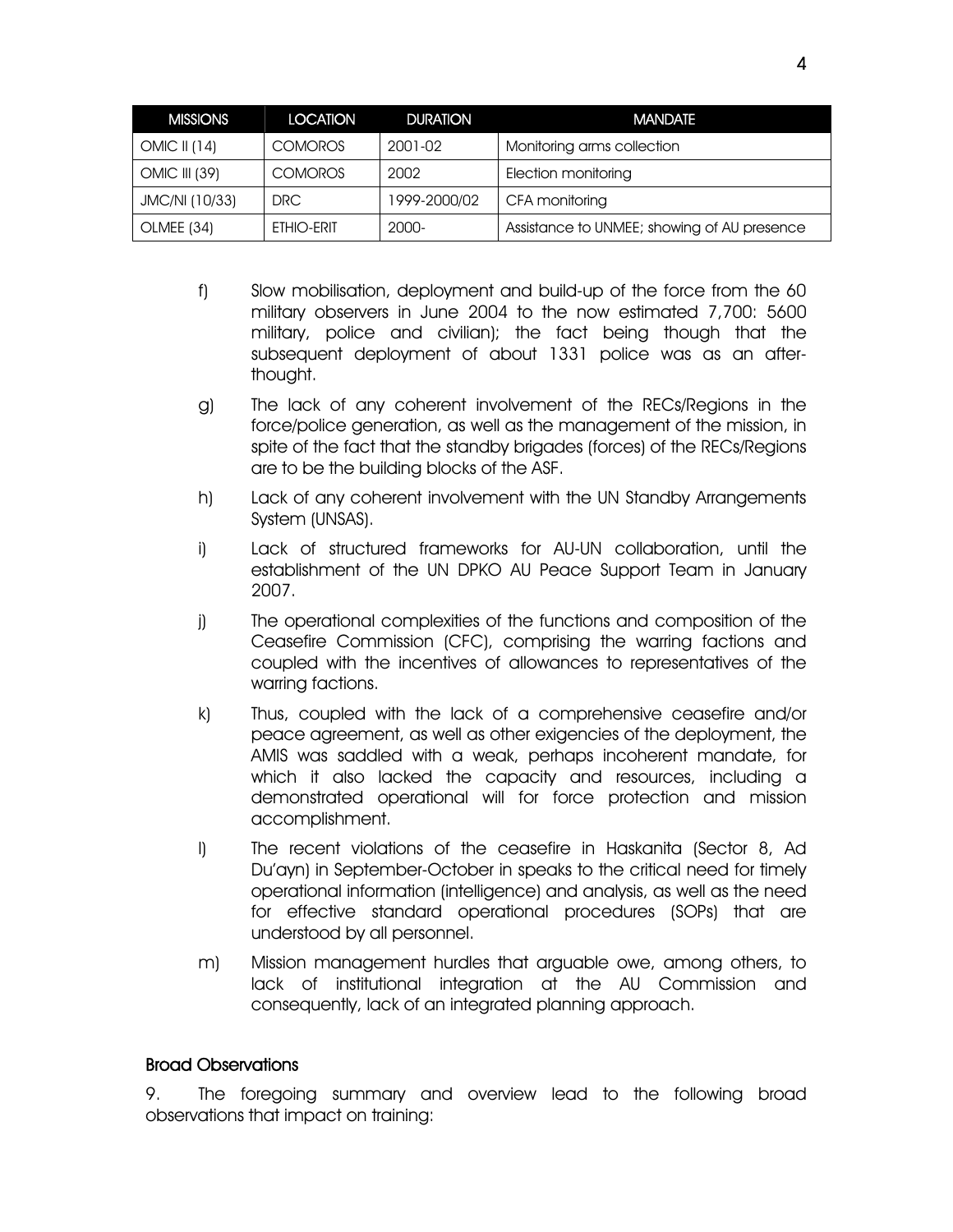- a) Increasing trends towards AU and regional deployments, well before the policy view of building organic African capacities for peace support interventions.
- b) Complexity of mandates, missions and end-states that are affected by new multidimensional and multidisciplinary actors and range of complex issues, such as DDR (and SSR), gender, sexual exploitation and abuse (SEA), humanitarian assistance (and in other missions, transitional administration, mine action, etc).
- c) Effect of spoilers and high Chapter VII 'use of force' threshold.
- d) In tandem with other external factors, a concomitant trend towards hybrid operations in its various interpretations, including a dependence on external assistance and support.
- e) In spite of these challenging developments, the AU System has lacked strategic management capability, and has been perceived as not being able to utilise donor funding for recruitment and establishment of such a capability.
- f) The dearth of planning and management capability was worsened by the AU's preoccupation with numerous complex hot conflicts.
- g) Donor dependency syndrome (including multiplicity of donor support agendas: G8, EU, NATO, Arab League, etc.), coupled with lack of financial, logistical and strategic lift capacity, and regional ownership.
- h) Paucity of C $3$ IS infrastructure.

10. Perhaps as a result of the combination of these and other factors, the level of peacekeeping expertise of AMIS personnel has been reported as being inadequate. This is a little surprising considering that some of the key personnel of the mission, especially on the side of the military, would have been veterans of UN and other regional peacekeeping. A possible explanation of this reported lack of peacekeeping training would appear to be that the experience of the deployed personnel did not easily translate into mission effectiveness for a regional-led operation.

11. If that be the case, the need will be for the AU/RECs to be able to ensure adequate pre-deployment training for deployed personnel, especially those focusing on the middle and senior levels of leadership. This will only be possible if the lack of strategic management capability is addressed and a concerted effort is made to activate the relevant ASF training policy and infrastructure.

# III. OVERVIEW OF UNAMID PARAMETERS

#### Fundamental role of the UN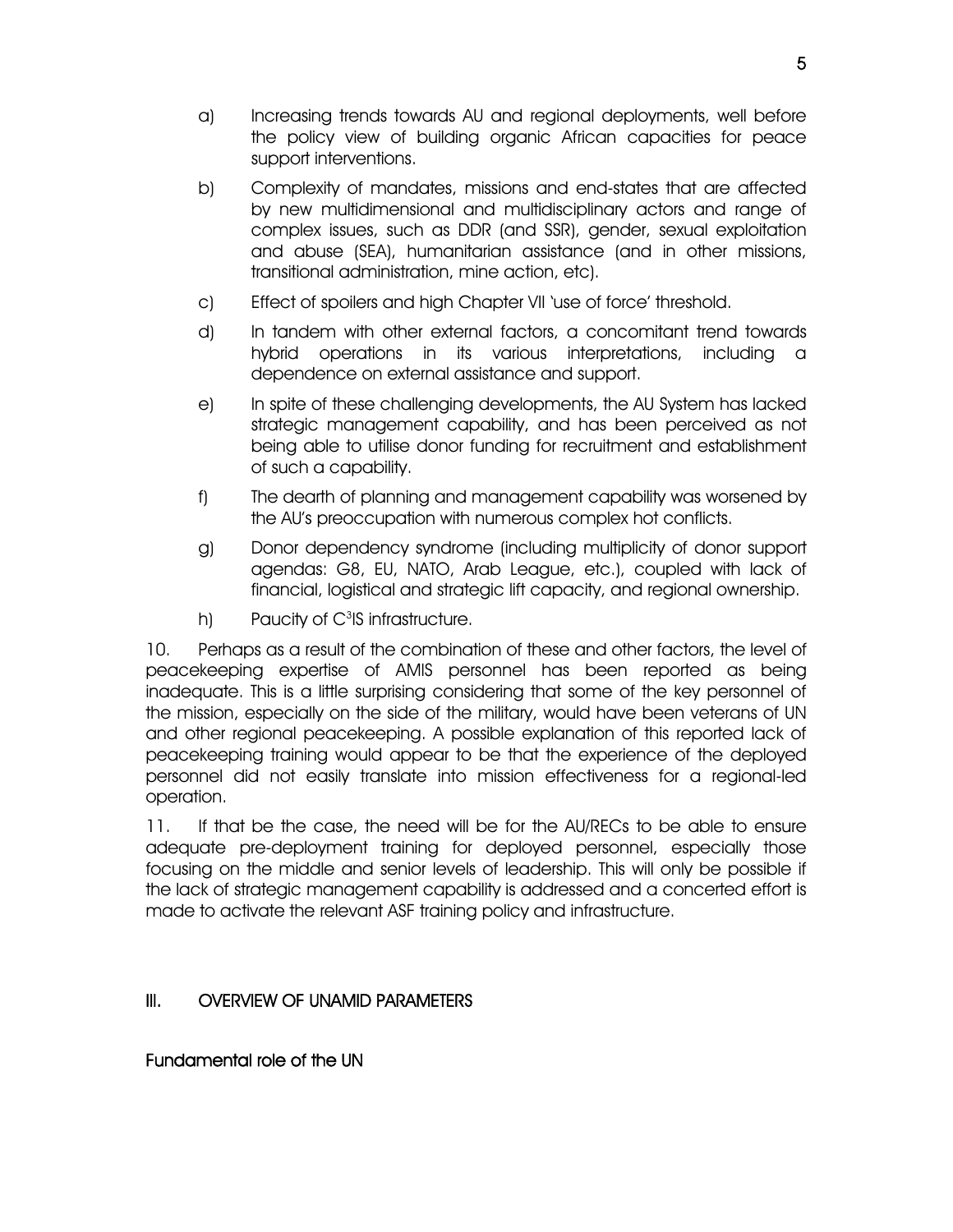12. In respect of the Darfur conflict and the AU intervention, the UN's role predominantly has been the endorsement of the intervention through a number of Security Council Resolutions and actions. The key ones worth mentioning are:

- a) Increasing diplomatic pressure (UN SCR 1556 (2004) relating to the Agreement on arms embargo).
- b) Specific commendation of the AU and the encouraged to the international community to support the AU efforts through (UN SCR 1590 (2004).
- c) International commission of enquiry relating to ICC jurisdiction for trial of persons accused of war crimes in Darfur, as well as the classified list of 51 names to UNSC (UN SCR 1593 (2004).
- d) The establishment of Chapter VII Sanctions (against Musa Hilal (Janjaweed, Paramount Chief, Jalul tribe; Major General Gaffar Mohamed Elhassan (GoS Air Force commander, Darfur; Adam Yacub Shant, SLA; and Gabril Abdul Kareem Badri (NMRD field commander (UN SCR 1672 (2006); and the additional ICC indictments against Ahmed Haroun (former deputy interior minister) and Ali Kushayb (Janjaweed leader) in February 2007.
- e) The initial attempt towards an UNMIS hybrid deployment to Darfur (Chapter VII, involving 17,000 troops, 2300 (?) police and the Light and Heavy Support Packages (LSP and HSP, UN SCR 1706 (2006), a move that was rejected by the GoS and therefore derailed the anticipated AMIS handover to the UN mission in December 2006; and finally
- f) The establishment of UNAMID (UNSCR 1769 (2007).

#### Hybridisation or Hybridism: Elements (Imperatives) of a Common Definition

13. The existing Draft UN Capstone Doctrine does not offer a common definition of hybrid operations. A suggested generic definition (Aboagye 2007:2) is along the following lines:

- A joint multinational and/or multidisciplinary operation in a specific area of operational responsibility.
- **Conducted by forces from different organisations and/or states** each with its own mandate (objectives, missions, tasks, end states, composition, etc).
- Under different Status of Forces or Missions Agreement (SOFA/SOMA), and host nation agreements.
- With different rules of engagements.
- **Each under the command and control of its respective mandating** authority.
- Each retaining its organisation's identity throughout the operation.
- **Each undertaking different functional missions and tasks.**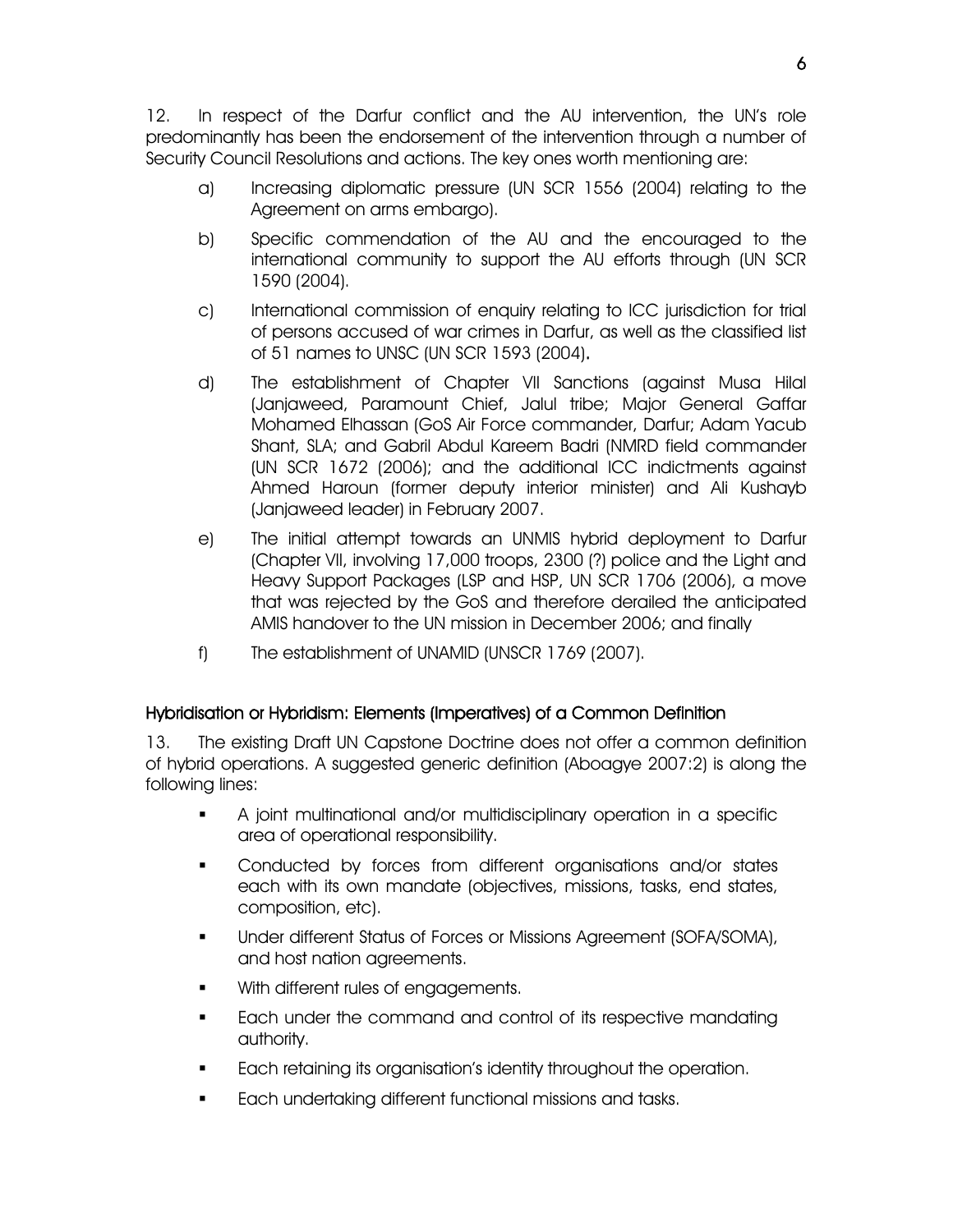- But with provision for the achievement will contribute to the management and resolution of the conflict from different coordination of operations, including combat, combat support, combat service support, air support, transport, etc., within that area of operational responsibility.
- For the purpose of achieving objectives or end states that may be common or whose political-military perspectives.

14. In spite of the fact that this definition is not universally accepted, the elements do underscore the need for training that focuses on such critical issues command, control and communications; end states, exit strategies and mission essential tasks; the nature of multinational, multidimensional operations; integrated planning and coordination; education on the implications of SOMA/SOFAs; rules of engagement, combat and mission support; etc. It should be obvious that the ability to seamlessly harness all these elements together requires thorough command and control arrangements.

#### Key Parameters of UNAMID

15. In very broad terms, the UNAMID environment that is about to be inherited from AMIS will be anything but non-permissive. Coupled with this, the key parameters of UNAMID variously involve:

- At the policy level, the processes of mandate formulation, interpretation and transfer, including challenges to synergies between short-term military support operations and follow-on arrangements
- A command and control mechanism that is so unprecedented that it is difficult to fully understand its practical application
- A force mix that is predominantly African, with a sprinkle of UN LSP/HSP, with implications for an effective concept of operations. This raises the possibility of inadequate civilian planning capacity on the one hand, and selective national deployments, or non deployment and commitments gaps on the other. This will also lead to further gaps in mission capabilities
- A high degree of need for force protection, in order to provide for the capacity towards civilian protection; and a careful balance between peacekeeping capabilities around protection, monitoring and verification, and liaison
- Questions around civilian protection includes a clear understanding of the demands of community policing and formed policing, for which there is as yet the UN Capstone doctrine is silent about
- Dilemmas of Intra-AU coordination, and inter-organisation coordination and joint support and coordination
- Overwhelming donor coordination, and unpredictable financing that raise questions around force morale, including discipline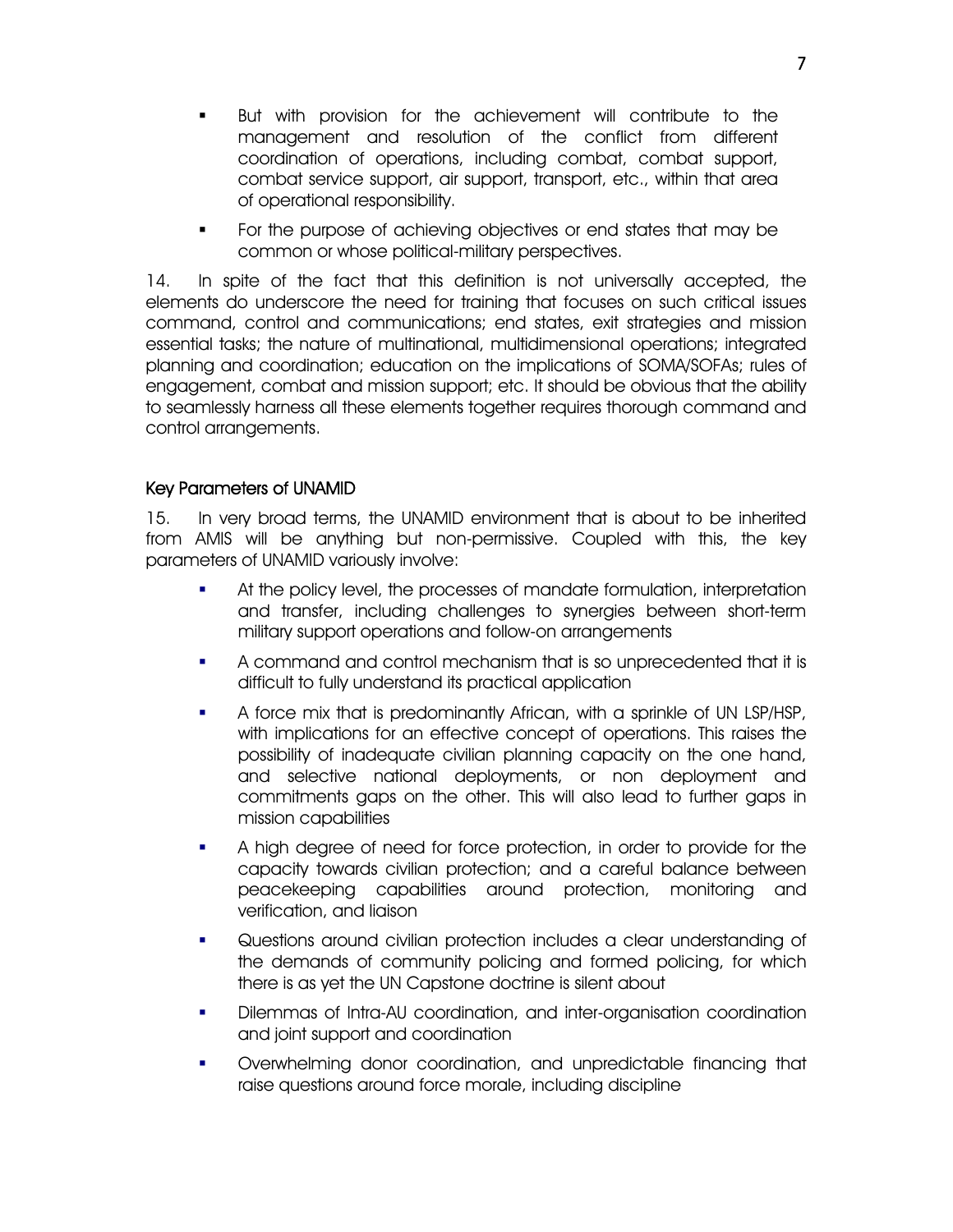### Broad Observations

16. In a nutshell, the UN approach to the Darfur debacle stands in some contrast with that of the AU, which tended to emphasise a 'softly softly' stance, on occasions involving public media disagreement. Such media spat only served the interests of Bashir who, since Day 1, has sworn by 'Allah' not to hand over any Sudanese to a foreign court and has gone ahead to establish his own Special National Criminal Court on Events in Darfur (complementarity strategy).

17. These developments strongly support the need for regional interventions to be based on a pragmatic appreciation of the nature of conflicts and the political stakes, rather than political euphoria (expectation) over interventions that are likely to lead to 'missions impossible.' This in turn demands a more coordinated approach between the AU Commission, the Facilitation and mission leadership, as well as between the AU, the UN and the international community.

# IV. OVERVIEW OF KEY ASF PARAMETERS

#### Missions Scenarios and Deployment Timelines

18. In terms of mission scenarios, critical challenges to ASF mandates and training will be in the areas relating to Scenario 4 (AU/regional Chapter VI peacekeeping force and preventive deployment missions); Scenario 5 (AU complex multidimensional peacekeeping mission with low level spoilers); and Scenario 6 (AU intervention, e.g., genocide situations where the international community does not act promptly). Scenario 1 (AU/regional military advice to a political mission), Scenario 2 (AU/regional co-deployed observer mission) and Scenario 3 (AU/regional stand-alone observer mission) are not expected to pose huge daunting challenges.

- 19. The above mission scenarios require the following ASF deployment timelines:
	- a) Scenarios  $1 4$ . 30 days.
	- b) Scenario 5. 90 days.
	- c) Scenario 6. 14 days.

20. In determining the ability of the AU, RECs/regions to meet these deployment timelines, it is pertinent to recall that in 2003 the EU, which is better-resourced than the AU, took about 42 days to deploy a much smaller (1,300-strong) Operation Artemis. The ability of the AU System will however be affected by its dependence on external capabilities for strategic lift (air and sea), as well as for mission sustainment and to some extent, mission management.

21. ASF training exercises have to factor planning and coordination with such external assistance and support into the requirements of meeting these timelines.

# Functions (Missions and Tasks)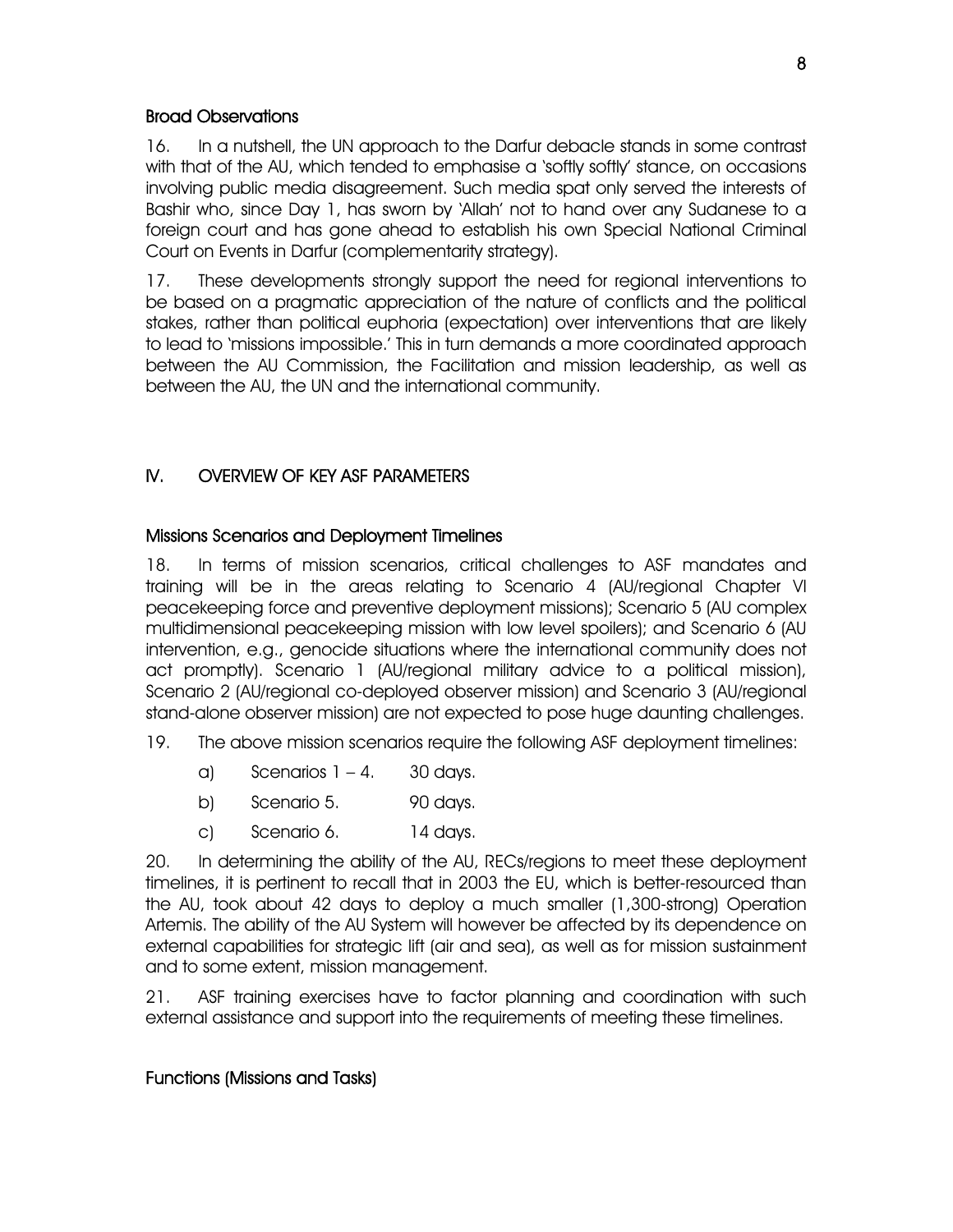22. As opposed to traditional peacekeeping tasks, the top end of the ASF mission scenarios will devolve on complex peacekeeping mandates, missions and tasks, such as those relating to:

- a) Intervention.
- b) Preventive deployment.
- c) Peace-building, including DDR.
- d) Humanitarian assistance.

#### Management Capabilities

23. The challenges raised by the foregoing critical parameters of the ASF demand the establishment of strategic management capabilities, namely the AU/RECs Planning Elements (PLANELMs) for the planning, organisation and management of training, in order to ensure mission ready multidisciplinary civilian, military and police standby components in countries of origin, ready for deployment at appropriate notice. As stipulated in the ASF Framework document effective training will also devolve on doctrine-based standard operating procedures (SOPs) that are consistent with those of the UN, as well as training infrastructure devolving on regional Centres of Excellence (CoEs), joint and national training exercises.

# V. KEY CHALLENGES AND IMPLICATIONS FOR TRAINING

24. The observations from the think piece suggest a number of challenges and implications for training, including but not limited to the following issues.

# Standby (Force) Mobilisation and Deployment: Forms/Cycle of Training

25. Even before consideration of the implications of the ASF mission scenarios for training, the fundamental requirements of any ASF deployment are more crucial. A short list of these requirements are:

- a) Applied policy intervention tools, namely: peacemaking, preventive diplomacy, political decision making, mandate analysis and formulation, and integrated mission planning.
- b) Rapid deployment (warning, activation, mobilisation, strategic lift) of mission-ready standby components, including equipment.
- c) Strategic lift by air, sea or land.
- d) Mission management.
- e) Mission sustainment, including logistics.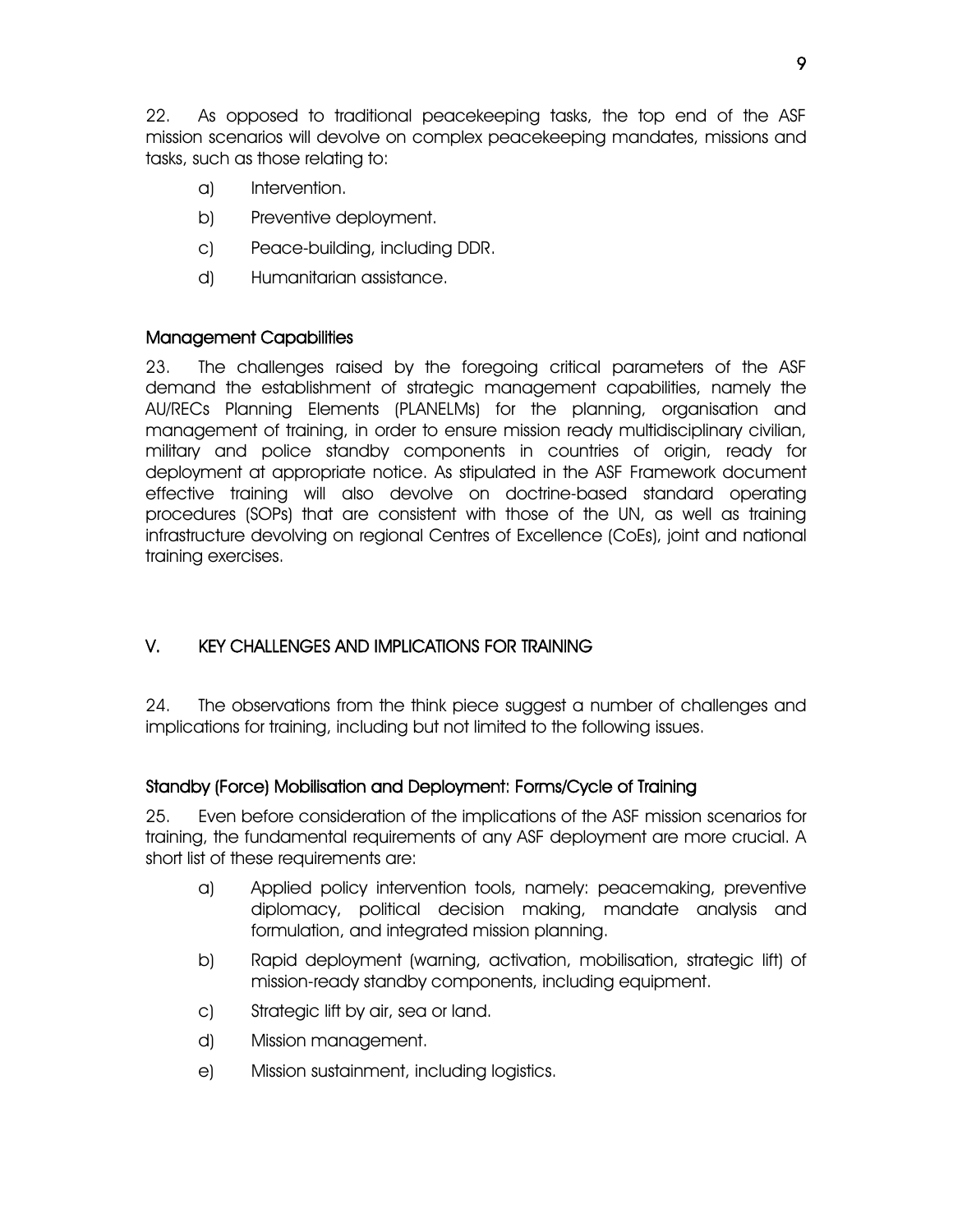f) Peacekeeping concepts, issues, practices and procedures (including but not limited to: mandates, SOMA/SOFAs, ROEs, DDR, SEA/SGBV and gender, CIMIC, etc).

26. Even though a perceptible emphasis has been placed on the peacekeeping aspects of training, the preceding requirements are perhaps more crucial to regional mission effectiveness than otherwise.

27. To achieve such effectiveness, especially regarding the intangible aspects of missions and deployments, a sequenced approach to training will yield better results than a mere emphasis on large scale multinational exercises. The following table generically depicts such training that starts with an understanding of the nature of peacekeeping and ends with the application of relevant concepts and practices.

| Cycle<br>(Months) | Form                                            | Remarks & Examples                                                                                                                                        |
|-------------------|-------------------------------------------------|-----------------------------------------------------------------------------------------------------------------------------------------------------------|
| $D+3$             | Study days                                      | Topical, national, single or multidimensional                                                                                                             |
| $D+3-D+9$         | Seminars, workshops, roundtables&               | Multidimensional                                                                                                                                          |
|                   |                                                 | Multidisciplinary                                                                                                                                         |
|                   |                                                 | Multinational                                                                                                                                             |
|                   |                                                 | Example: UN Senior Mission Leadership (SML) courses                                                                                                       |
|                   | Specialist training                             | Mission planning & management, negotiation &<br>mediation, PR/media, SEA & Gender, DDR/SSR, CIMIC,<br>humanitarian mine action, election monitoring, etc. |
| $D+9-D12$         | <b>Tactical Exercises Without Troops (TEWT)</b> | Scenarios-based                                                                                                                                           |
|                   | Exercises Without Personnel (EWP)               | Individual or syndicate problem solving case studies                                                                                                      |
|                   |                                                 | Out-of-office                                                                                                                                             |
| $D+12-D+15$       | Map Exercises (Mapex)                           | Build-up on TEWT/EWP                                                                                                                                      |
|                   | Command Post Exercise (CPX)                     | Scenario-based                                                                                                                                            |
|                   |                                                 | Ideally multidisciplinary, multidimensional, multinational                                                                                                |
| $D+15-D+18$       | Field Training Exercises (FTX)                  | Multidisciplinary                                                                                                                                         |
|                   |                                                 | multidimensional                                                                                                                                          |
| $D+18-D+24$       | Evaluation, Validation & Development            | Lessons learnt                                                                                                                                            |
|                   |                                                 | Applied research, publications & dissemination                                                                                                            |
|                   |                                                 | Doctrine development, infusing lessons learnt and<br>research findings into Capstone Doctrine                                                             |
|                   |                                                 | Using AU/RECs experts & participants                                                                                                                      |

28. The above sequenced training will be additional to the courses presented at CoEs, but should be coordinated with them.

29. In the wake of the UN's attempt, the AU System should undertake efforts at developing an ASF Capstone Doctrine that is consistent with the UN document. Further to this, however, there will also be need for common Standard Operating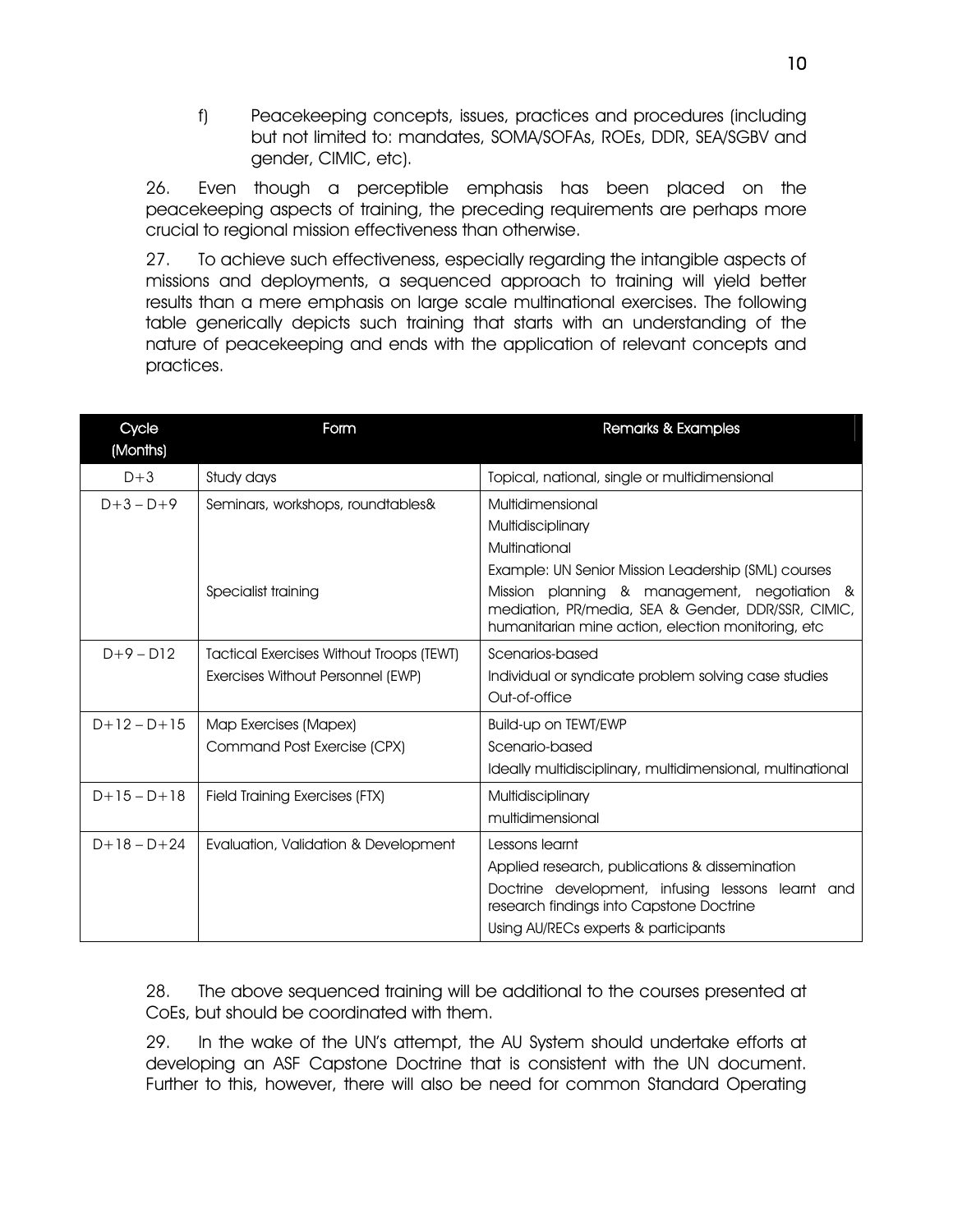Procedures (SOPs) and Tables of Equipment (TOEs) that are also consistent with the ASF Capstone Doctrine, to facilitate standardised AU/RECs training.

30. Special, urgent efforts should be undertaken to develop (community) police monitoring and formed police unit doctrines that clearly define the spectrum between soft and hard policing, and military use of force operations.

### Mission Scenarios

31. Regional training should focus on the lethal end (Scenarios 5 and 6) of the mission scenario spectrum. This is the responsibility of member states to ensure that military and FPU training includes force protection tactics, measures and capabilities.

32. As suggested during the ASF Training Implementation Workshop (Addis Ababa, 29-31 October 2007), RECs/Regions should adopt a common ASF scenario, but one into which all stakeholders, including the African Peace Support Trainers Association (APSTA) and other research institutions, make inputs. This will help to achieve a more realistic and comprehensive scenario design.

33. A common ASF Capstone scenario should contain all the elements of regional and other peace support operations experiences (ECOMOG, BOLEAS, AMIS/AMIB, OLMEE, AMISOM and others such as the NMOG and OMIC). A comprehensive Capstone scenario for training will help to set minimum, common standards for training.

34. Further to the suggestion at the ASF Training Implementation Workshop, the draft 'ASF Capstone Scenario' that is to be developed by the Kenya International Peace Support Training Centre (IPSTC) should be deliberated upon and refined by a RECs/AU workshop. It should subsequently form the framework and basis for regional training.

# Mission Command and Control

35. Effective training in this regard will demand the full establishment of the regional PLANELM. While there is nothing wrong with the policy decision to activate a mission headquarters in the event of deployment, the challenges of  $\mathsf{C}^2$  (and  $\mathsf{C}^3$ ) strongly suggests a similar need for a standing skeleton brigade (force) headquarters to be involved in pre-mission training, to gain expertise in that field.

36. The need for  $C^2$  (and  $C^3$ ) expertise also suggests the need for the policy/doctrine on the deployment of these standby structures. Mission consolidation will be facilitated by the deployment of the standing brigade headquarters with a slice of the PLANELM, in order to ensure effective  $C^2$  (and  $C^3$ ) from the start.

37. Considering that AU/RECs missions will be handed over to the UN at some stage, headquarters organisation and procedures should mirror those of the UN. Until such time that AU/RECs gain sufficient institutional expertise in the planning and management of missions, consideration should be given to headquarters command and staff training within hybrid regional mission headquarters. As was the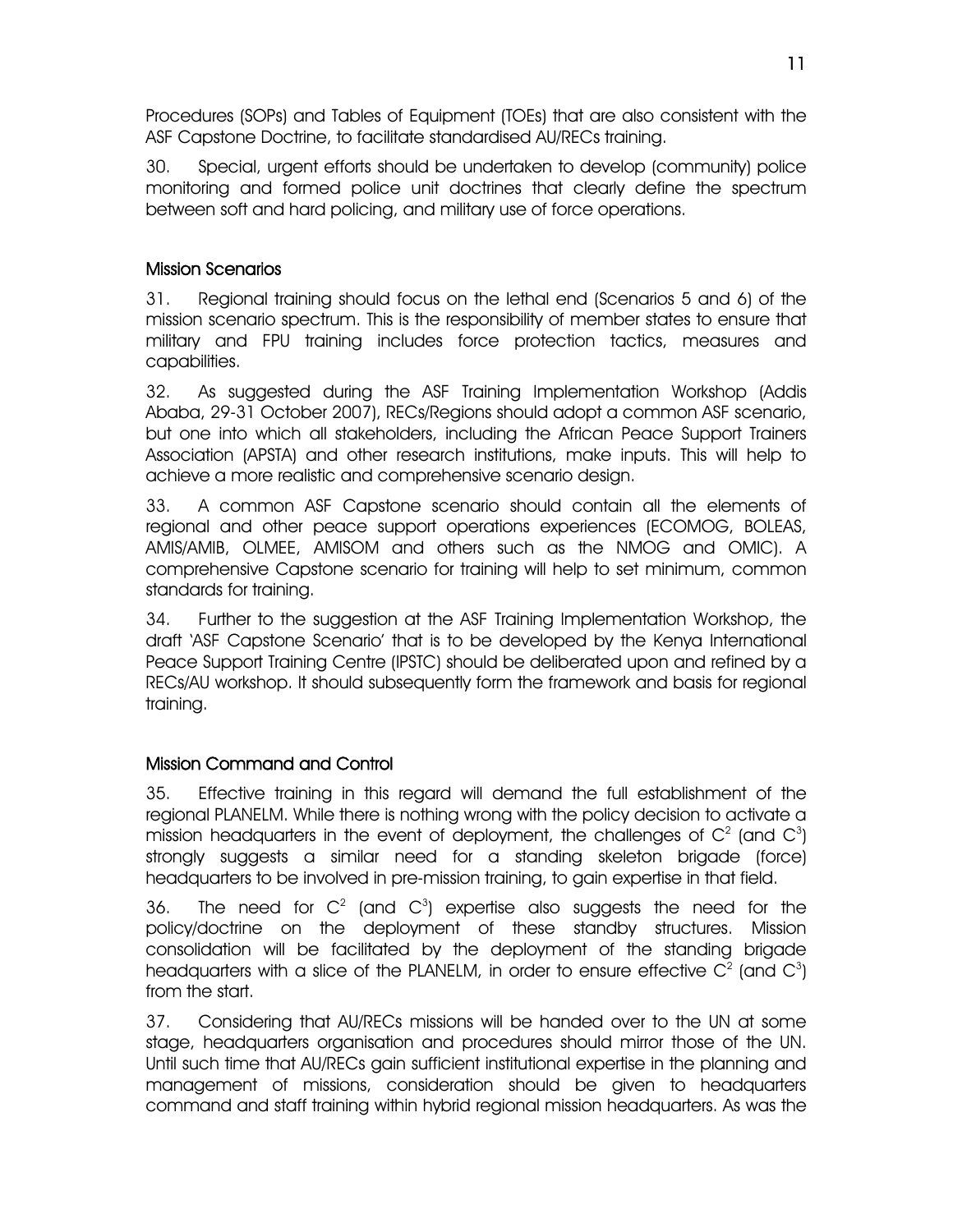case with the ECOWAS Mission in Liberia (ECOMIL, 2003) and to a lesser extent with AMIS and UNAMID (given political difficulties), such headquarters training can involve the AU/RECs and elements from the UN and the Danish-based Standby High Readiness Brigade (SHIRBRIG).

38. This arrangement will be consistent with the proposed options for AU/RECs mission headquarters modules:

- a) REC/Region brigade headquarters as the military and/or a police component command in a mission headquarters established by the AU.
- b) REC/Region brigade headquarters that transforms itself into a regional mission headquarters.

#### Military (and Civilian) Observer Component

39. The role of military observers (Milobs) in peacekeeping goes beyond the soft function of monitoring, observation, liaison, investigation and reporting. Because they are easy and quicker to deploy, they are able to serve as a 'mission start-up' element, including establishing mission and sector headquarters. Regional Milobs training should therefore include a bit of headquarters functional training. The framework of such Milobs training should also be extended to police experts and formed units, as well as key civilian posts.

#### Mission (Civilian) Leadership

40. Unlike the military and police components, the 'disjointed' nature of civilian institutions does not augur well for effective civilian mission leadership and that of the civilian component as a whole. The establishment of civilian rosters will also not necessarily address the dilemma of effective mission civilian leadership. A possible way of addressing this lacuna is to establish a mechanism that utilises a blend of the following:

- a) Making use of some of the civilian staff of the RECs headquarters, in the key areas of political, legal, humanitarian, civilian administration, etc.
- b) Making use of some civilian staff at the embassies of SADC/SARPCCO member states in Gaborone, and keeping such staff on the roster of civilian capabilities.
- c) Making use of other civilians who have been trained by SADC/SARPCCO partners, and whose competencies have been sufficiently verified and are rostered as such on an appropriate regional database of trained civilian personnel.

#### CoEs and Regional Training Partnerships

41. Regional and other national CoEs are expected to play an important role in ASF training. The reality, however, is that owing to institutional and infrastructural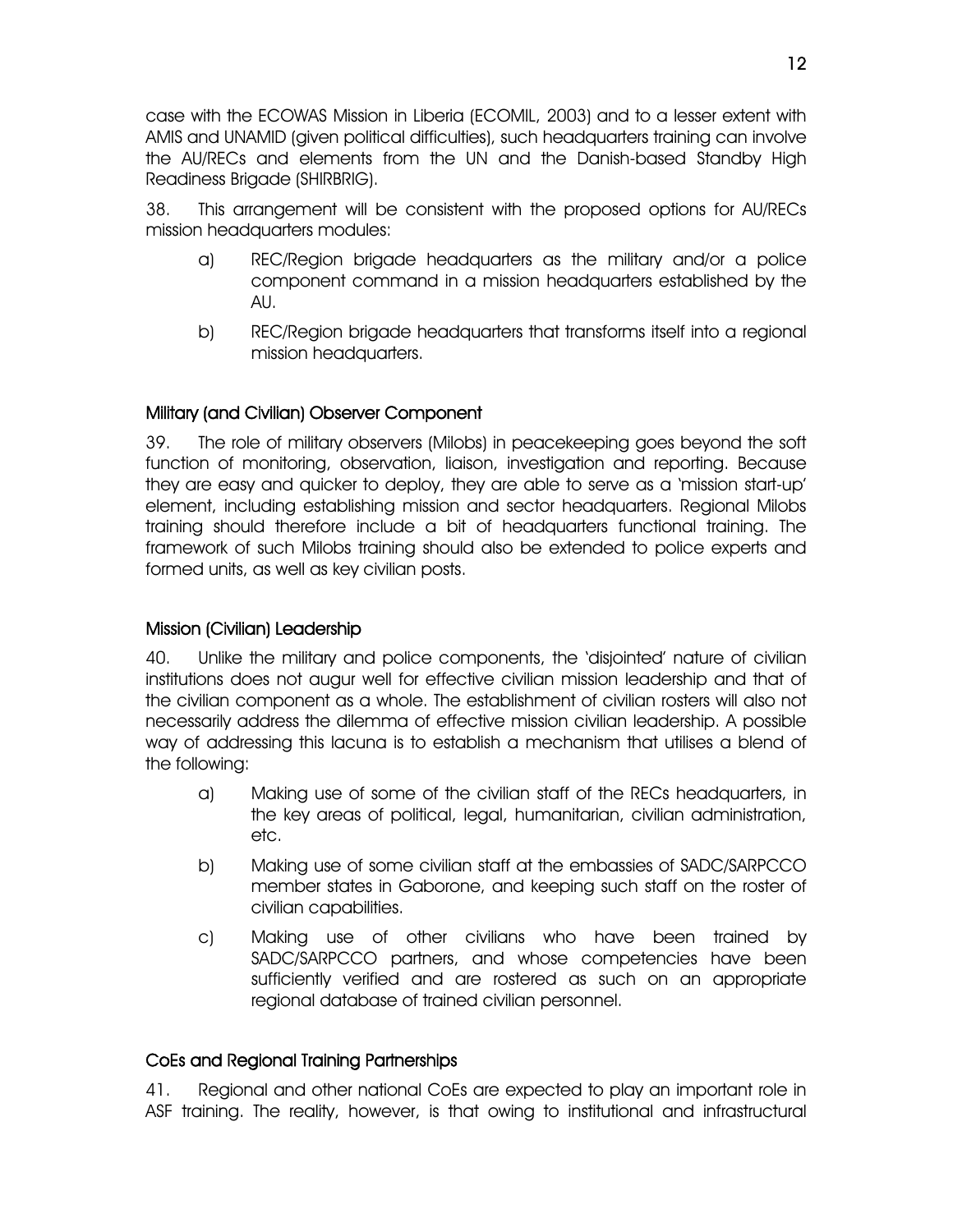limitations, these facilities alone cannot meet the training needs of ASF and regional standby forces. Furthermore, there is a tendency of such centres to focus on military-type peacekeeping training, with little functional training for the civilian and police components, as well as limited allocation of vacancies for members of these components. There is therefore the need for additional facilities for the training of these non-military components.

42. Such training needs may be met by other partners and institutions, both regional and international who have been providing training support and assistance to some of these structures, such as ISS training support for a range of peacekeeping training, and the gender-focused peacebuilding training involving Violence Against Women and Children and HIV/AIDS. Such training and other capacity-building support could also be extended to the newly established Police Women's Network as one of the SARPCCO sub-committees. An additional contribution of such institutions is in the area of applied (policy) research and doctrine development. Other such regional partners are ACCORD, SAHRIT and SaferAfrica.

43. Within SADC, for instance, SRB Harare has in the past partnered with regional institutions, such as the ISS, for training support in a wide range of disciplines, including peacekeeping. It should therefore come as a logical suggestion that SARPCCO police training framework should continue to serve the requirements of SADCPOL. However, this should be done through coordination of policy guidelines, planning and implementation of all police training between SADCPOL, and the SRB and the SARPCCO Training Sub-Committee, as the implementing agencies.

# VI. CONCLUSION

44. The operations of the AU-led mission in Darfur, AMIS, and the transition to the AU-UN hybrid operation in Darfur, UNAMID, have provided ample lessons and challenges that should critically inform efforts at the operationalisation of the ASF. One such area that the lessons, challenges from Darfur are most relevant is that of training.

45. ASF training has undoubtedly received much needed attention, but that attention has ignored any coherent use of the lessons and challenges from Darfur, even though they have implications for effective ASF training.

46. This think piece has therefore aimed at highlighting salient issues that need to be factored into training and other approaches towards the operationalisation of the ASF.

47. In conclusion, we must all agree that it has taken too long to develop and formulate the concepts around the ASF. We must start doing something concrete, no matter how small those things are, but in a structured way.